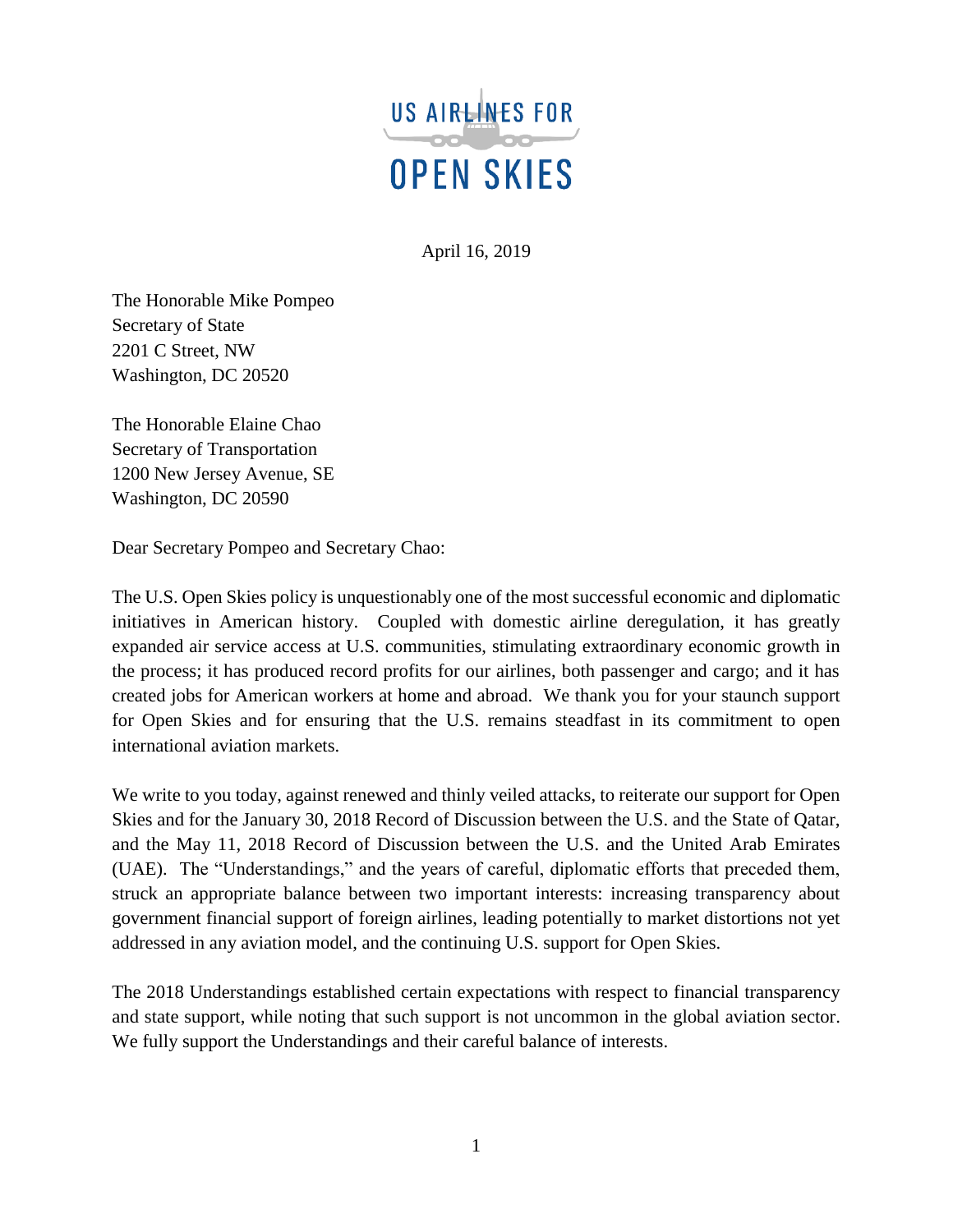Respectfully, as both the U.S. Departments of State and Transportation have reiterated numerous times, the Records of Discussion were carefully drafted to avoid addressing the aviation rights and obligations of the parties to the underlying Open Skies agreements. In addition, the side letters from the governments of Qatar and the UAE do not contain any commitments to restrict 5th freedom service expansion by their airlines, just as the U.S. carriers exercise globally. Ongoing contrary statements about the Understandings are plain misrepresentations, which do a disservice to the outstanding work of the U.S. officials who tirelessly sought to craft this carefully balanced outcome on behalf of our nation.

We are especially concerned by the latest efforts to distort the Understandings even further with a wholly unsubstantiated claim that the Understandings control Qatar Airways' minority investment in Air Italy, a legally certified European carrier. This false characterization of Air Italy's flights as "de facto" 7th freedom flights is contrary to established international aviation law. The Air Italy flights in question would be legally permitted 3rd and 4th freedom flights operated by an EU carrier under the U.S.-EU Open Skies agreement. If one were to accept this logic, Delta's 49% investment in Virgin Atlantic would mean that Virgin's flight from London to Dubai is a Delta 7th Freedom flight. Further, American Airlines' investment in state-owned and state-supported China Southern would turn China Southern's flights from Beijing to Guangzhou into cabotage by American. As we have explained, the claims are illogical and would turn aviation law on its head.

With all of these false claims being pushed, we believe the time has come to set the record straight. First, the Italian Civil Aviation Authority reviewed Air Italy's ownership structure and concluded it complies with European aviation law. Subsequently, the European Commission confirmed that decision. If a party has facts supporting a contrary determination, they should request that the European Commission reevaluate its prior decision. Additionally, it is clear that Qatar's investment in Air Italy does not breach the Understandings, nor in any way violate Open Skies agreements between the U.S. and EU, or the U.S. and Qatar.

The all-cargo industry has spent decades working to develop global trade rules that address stateowned enterprises in the delivery sector. During the same time, the U.S. passenger aviation industry could have developed similar policies and rules that would apply to all passenger carriers. The fact is, however, that certain U.S. passenger carriers do not want these rules. By accepting the role of state support in aviation, they have profited generously through their anti-competitive commercial alliances with other state-supported carriers worldwide.

Our interest has always been in maintaining our nation's commitment to the Open Skies model because it is central to ensuring a thriving American aviation sector, including the hundreds of thousands of jobs we support, the benefits we bring to consumers, the incredible innovation it has spurred particularly through global cargo networks, and the freedom to compete that has allowed our cargo and passenger carriers to become the global leaders in commercial aviation. We have